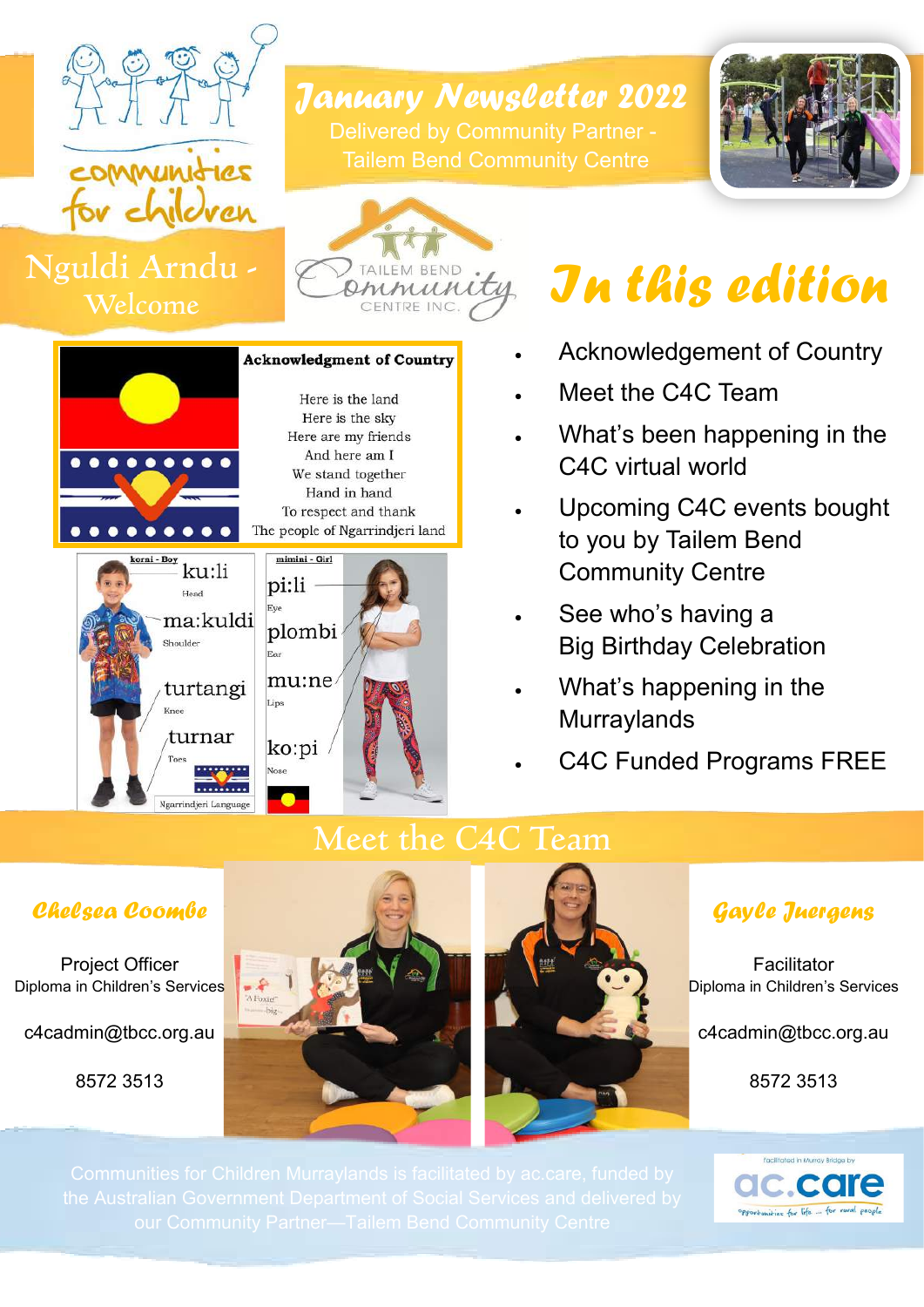

## *What's been happening* In the C4C Virtual World



## Online Gingerbread House Making

We had 14 children join us over zoom to build a Gingerbread House together. The icing was very runny and many had to call city council to re-submit plans to the building department so we could re-construct the houses that had collapsed, but all children showed determination and approached their problems with flexibility and persistence. It was a lot of fun sticking the lollies on to the icing and everyone demonstrated control and coordination. Not to mention the very tasty treat at the end. It was nice to see so many children communicating with each other over the platform as some of the children are classmates.







10 Families on the books for our Pizza and Milo balls cooking over zoom. With 19 Children all up participating in the experience. We did

Licking the mixture off my fingers - Ruby How involved the kids were and seeing everyone smiling - Ashlee Getting my hands all messy with pizza dough - Olivia Having the kids involved -

a bit of a joint colouring experience while we waited for everybody to join by colouring a pic of a pizza and decorating an Apron. There is a blank apron on the next page if you would like to create a design. We sang also sang lot's of our PCMG songs during our session keeping everyone entertained.

 $\frac{1}{2}$   $\frac{1}{2}$  Eating it - Rocco

### Zoom Cooking



Crushing the biscuits and putting the ham on the pizza - Max

time and learning to cook new things - Jessie

ac.care opportunities for life ... for rural people

Eating it!



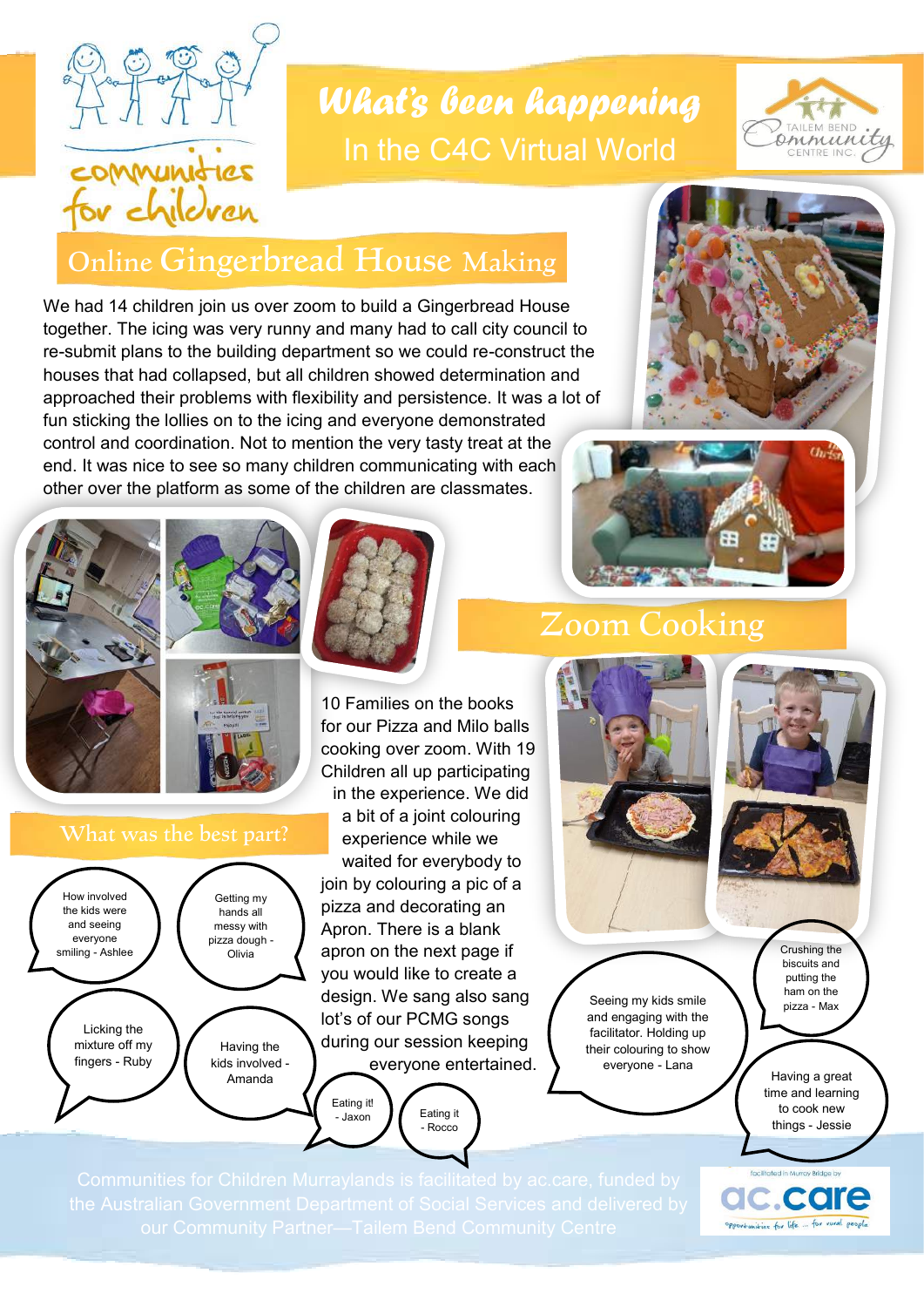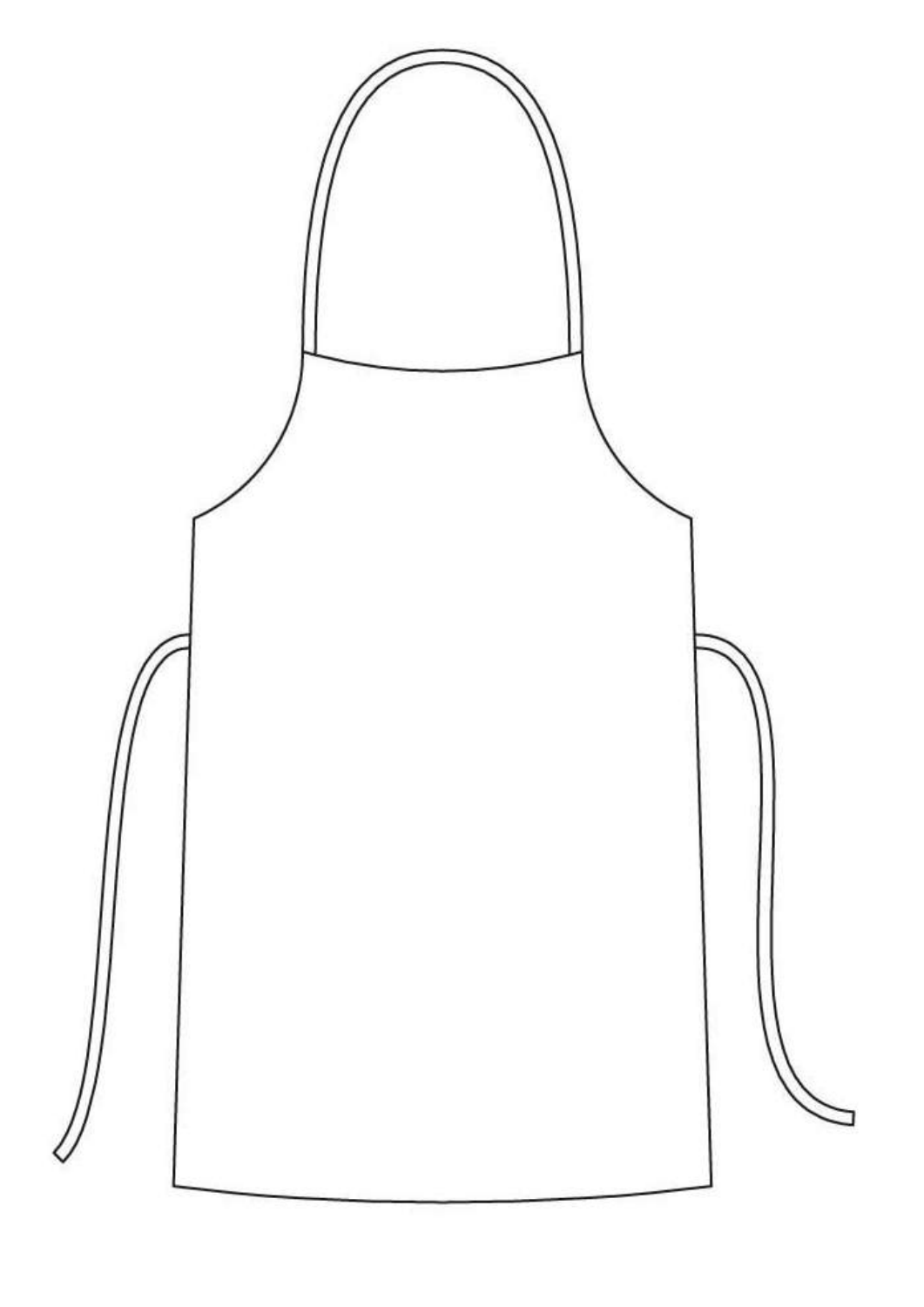

*Upcoming C4C Events* by Tailem Bend Community Centre





Next Week

Tuesday 18th January - 1pm: Games via Zoom

Wednesday 19th January - 2pm: Online Scavenger Hunt

Thursday 20th January - 10.30am: Zoom Dance Party Email: c4cadmin@tbcc.org.au Call: 8572 3513 to book



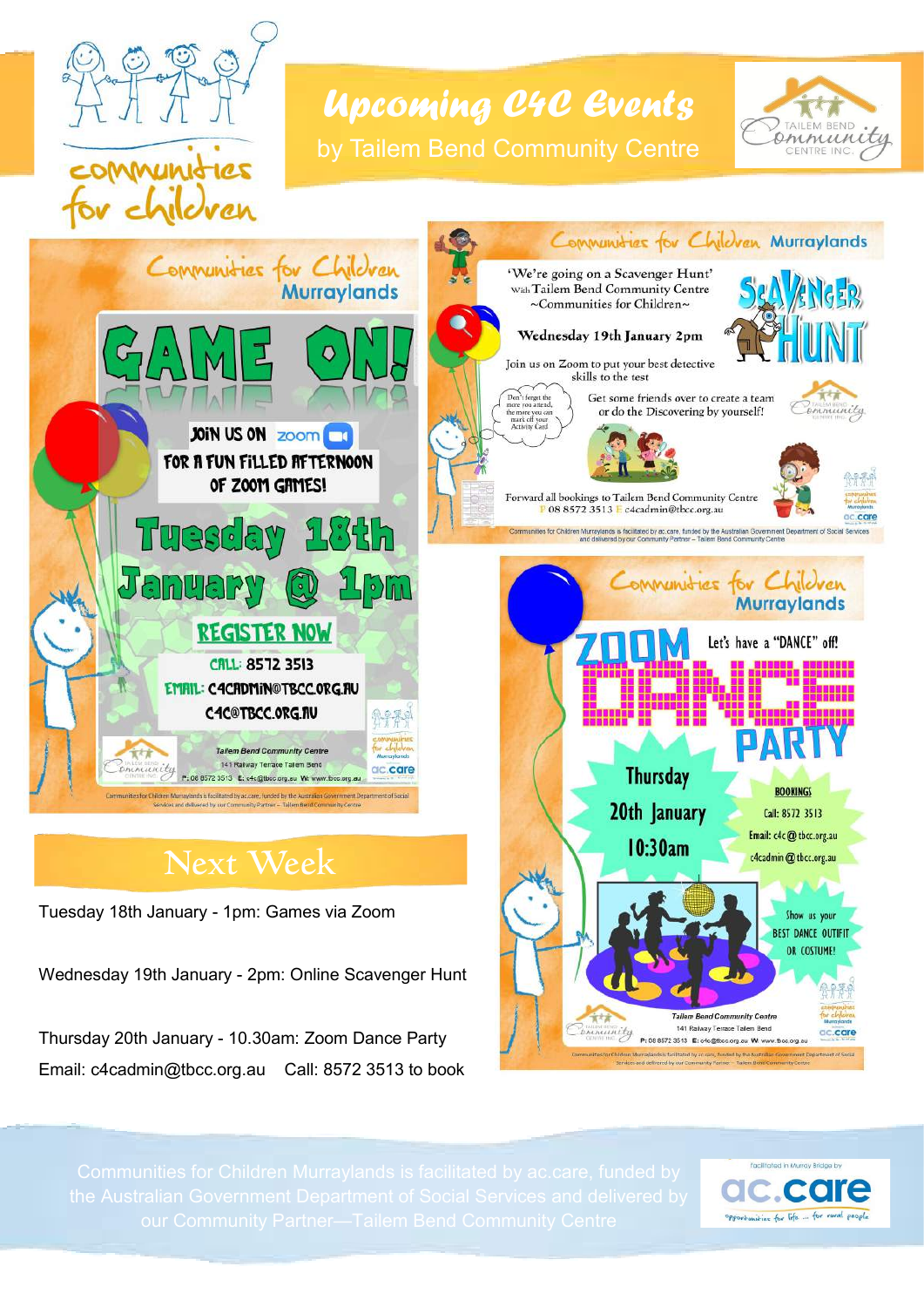

*Upcoming C4C Events* by Tailem Bend Community Centre



## The Week After

Monday 24th January - 2pm: Learn to Draw via Zoom

Thursday 27th January - 10am: Online Kids Yoga

Email: c4cadmin@tbcc.org.au Call: 8572 3513 to book





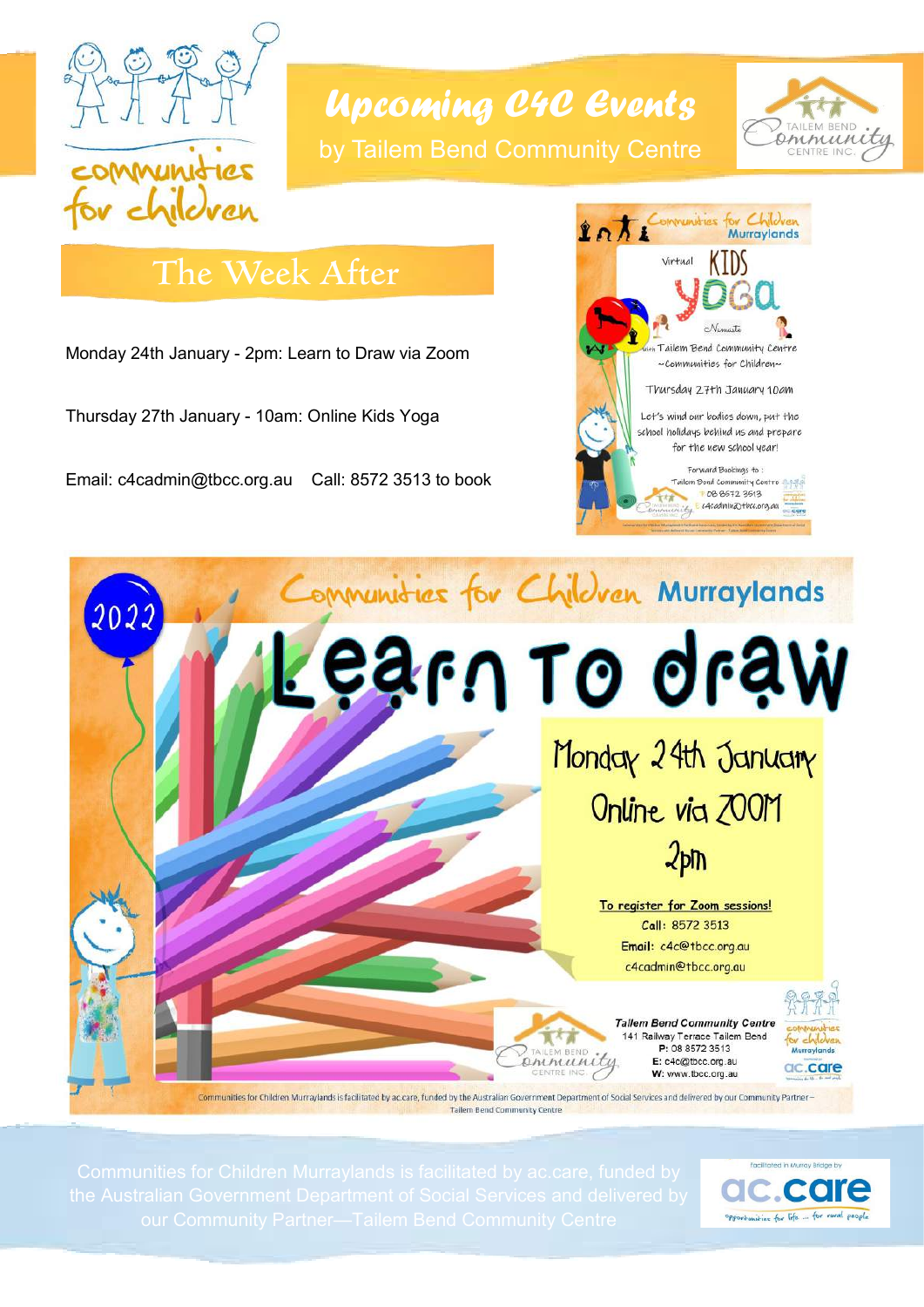

## *What's happening in The Murraylands*



## Who's turning 50?

That's right, Bertha the bunyip is turning 50. A celebration will be held on Saturday, January 29th at Sturt's Reserve kicking off at 5:45pm.



### What's On?

#### **Escape from Spy School**

Monday 17th January

11am, 12pm or 12.30pm (20 minute sessions)

Ages 6-12 yrs

Can you Escape from Spy School? Get ready for some puzzle solving

LIMITED SPACES for each activity.

BOOKINGS REQUIRED for all activities

Contact 8539 1175 for more info or to book!





**Murray River Splash** will run 10.00am - 3.00pm daily on the following dates:

Thurs 20th - Sun 23rd January

Activities include: Arts, circus school. Clown workshop, kayaking, jumping castles, eco maze, kite display, rock climbing and so much more!

PLEASE NOTE: some activities are still being confirmed and will be updated as soon as possible. *For more information and for all activities being offered visit the Splash Calendar on the Rural City Murray Bridge website:*  **www.murraybridge.sa.gov.au**



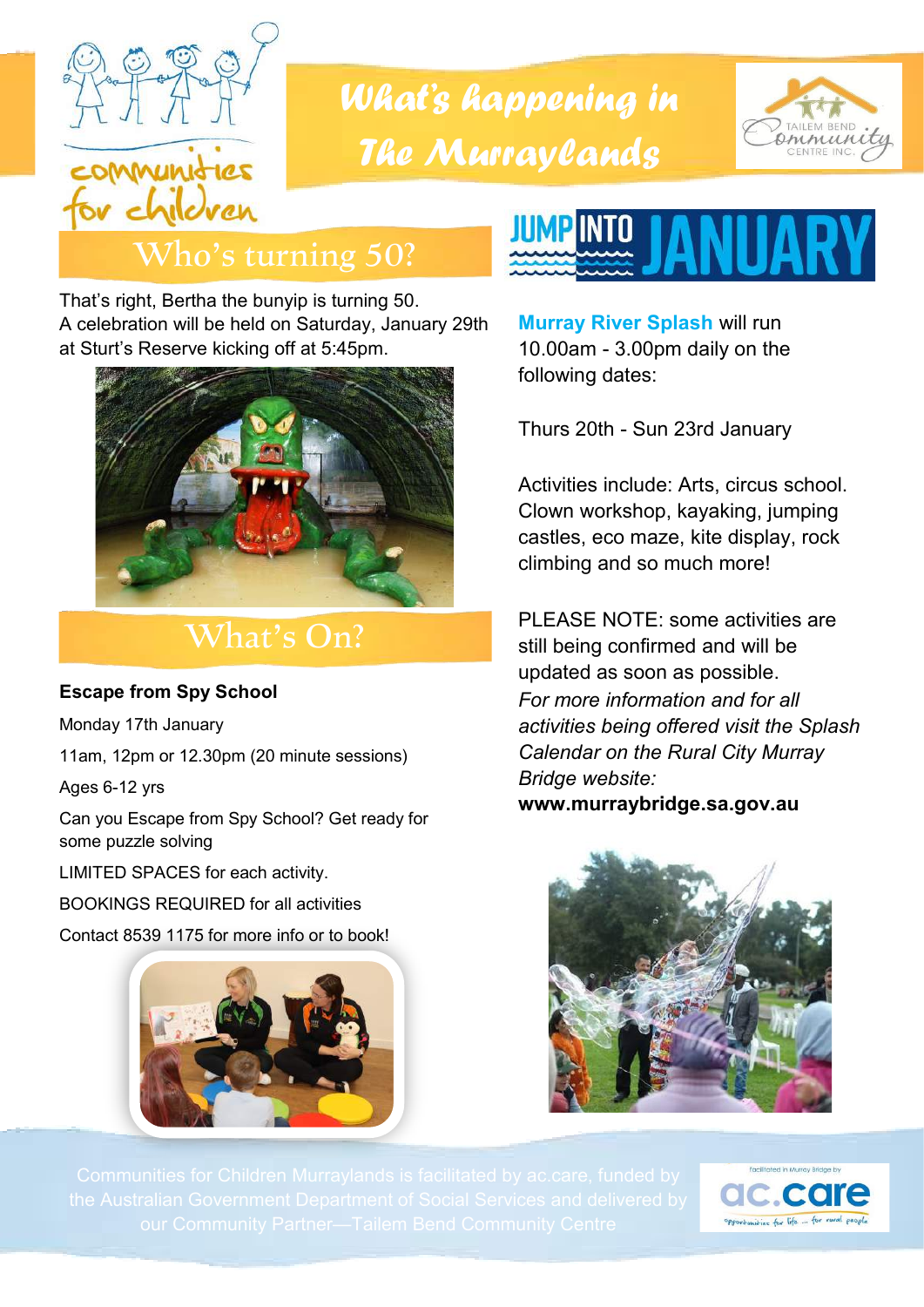

## *C4C Funded*

*Evidence Based Programs Delivered by Tailem Bend Community Centre*





## **Parent Child Mother Goose**

Parent-Child Mother Goose is an evidence-based program that strengthens attachment and interaction between parents or carers and their young children by introducing them to the pleasure and power of using rhymes, songs and stories together. Through the program, parents gain skills and confidence that help them create positive family patterns during their children's crucial early years. At the same time, children benefit from enjoyable, healthy early experiences with language and communication. Parent-Child Mother Goose is particularly suitable for parents and carers who need extra support because of their own personal or social circumstances, or because their children have special needs or are otherwise at risk.

Sessions in MURRAY BRIDGE, TAILEM BEND & MENINGIE weekly during school term **Enquire: c4c@tbcc.org.au 8572 3513**



**DRUMBEAT**

10-12 **YEARS** 







*DRUMBEAT®* is an acronym for Discovering Relationships Using Music, Beliefs, Emotions, Attitudes, and Thoughts. The DRUMBEAT Program is a structured, but flexible course delivered during the school term for eight, 45-50-minute sessions concluding with a performance, if the group chooses too. DRUMBEAT is delivered to a group of eight to ten students from year levels 5, 6 or 7. Each session focuses on different relationship themes such as identity and social responsibility, values, dealing with emotions, peer pressure, harmony, communication, and teamwork.



## **Season's for Growth**

5-12

8 40 min sessions

'Seasons for Growth' is a program run in schools across Australia and in a range of other institutions. Seasons for Growth is an evidence based program that has been very successful in contributing to the social and emotional wellbeing of thousands of children. Seasons for Growth is a program which looks at change and loss that affects all of us at some stage in our lives. The program aims to provide skills to cope effectively with change and loss and focuses on issues such as self-esteem, managing feelings, problem solving, decision-making, effective communication and support networks.